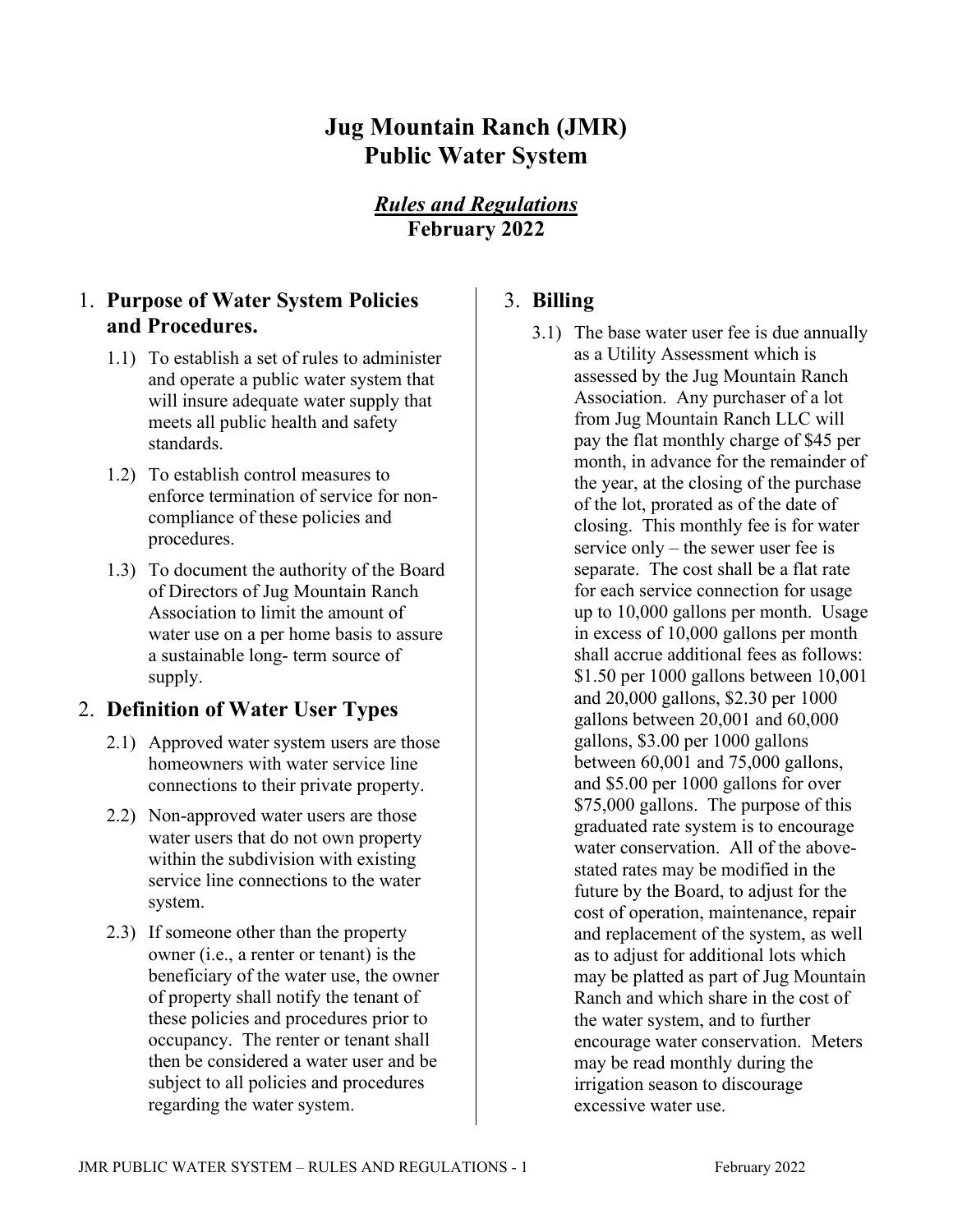- 3.2) Lot owners desiring to connect to the water system will be required to pay for completion of facilities from the lot line to the dwelling. Additionally, at the time when application for Design Review is made, an initial utility service fee in the amount of \$10,000 (which includes water and sewer) shall be paid by the owner to the Association. After payment of the utility service fee, the Association will install a water meter. The utility service fee may be modified from time to time, by and at the sole discretion of the Jug Mountain Ranch Association. Additionally, because the water system pressure was increased to approximately 80-100 psi depending on lot location, with the installation of a water storage tank, **all homeowners are required to install individual pressure reducing valves as part of their plumbing systems to reduce pressure to less than 80 psi**.
- 3.3) The flat and metered fees for the water system, as well as the initial utility service fee, will be assessed as a Utility Assessment by the Jug Mountain Ranch Association.

### 4. **Responsibility for Leaks and Repairs**

- 4.1) Jug Mountain Ranch Association shall be responsible for all maintenance including leaks and repairs of the water system up to and including the meter box on the homeowners front property line.
- 4.2) All water users shall be responsible for their individual service lines from meter box on the front property line to the connection of their household plumbing.
- 4.3) In the event of system depressurization, it is the responsibility of Jug Mountain

Ranch Association to provide immediate public notification, disinfect the system, obtain clean bacteria sample results and re-notify the public when the water is safe to drink.

## 5. **Complaint Procedures**

5.1) If at any time a water user has a complaint concerning termination of service, policies and practices, or any other matter regarding JMR water service, the water user must contact the Jug Mountain Ranch Association in person or in writing. The complaint will be investigated by the system operator, and if possible resolved promptly. The water user will be notified in writing of the result of the complaint and every effort will be made to resolve the complaint.

### 6. **Termination of Water Service**

- 6.1) With proper water user notification pursuant to Section 8, Jug Mountain Ranch Association may deny or terminate water service for any one of the following reasons:
	- i) Denying or willfully preventing access to water facilities.
	- ii) Repeatedly exceeding the per water user consumption limit as provided at Section 10.
	- iii) Repeated violations of the policies and procedures of the association concerning water use.
	- iv) Failure to comply with the Jug Mountain Ranch Association's cross connection control program pursuant to Section 7.
	- v) Failure to repair leaks for which water user is responsible in a timely manner.
	- vi) To prevent a violation of local, state or federal health codes.
	- vii)Failure of payment.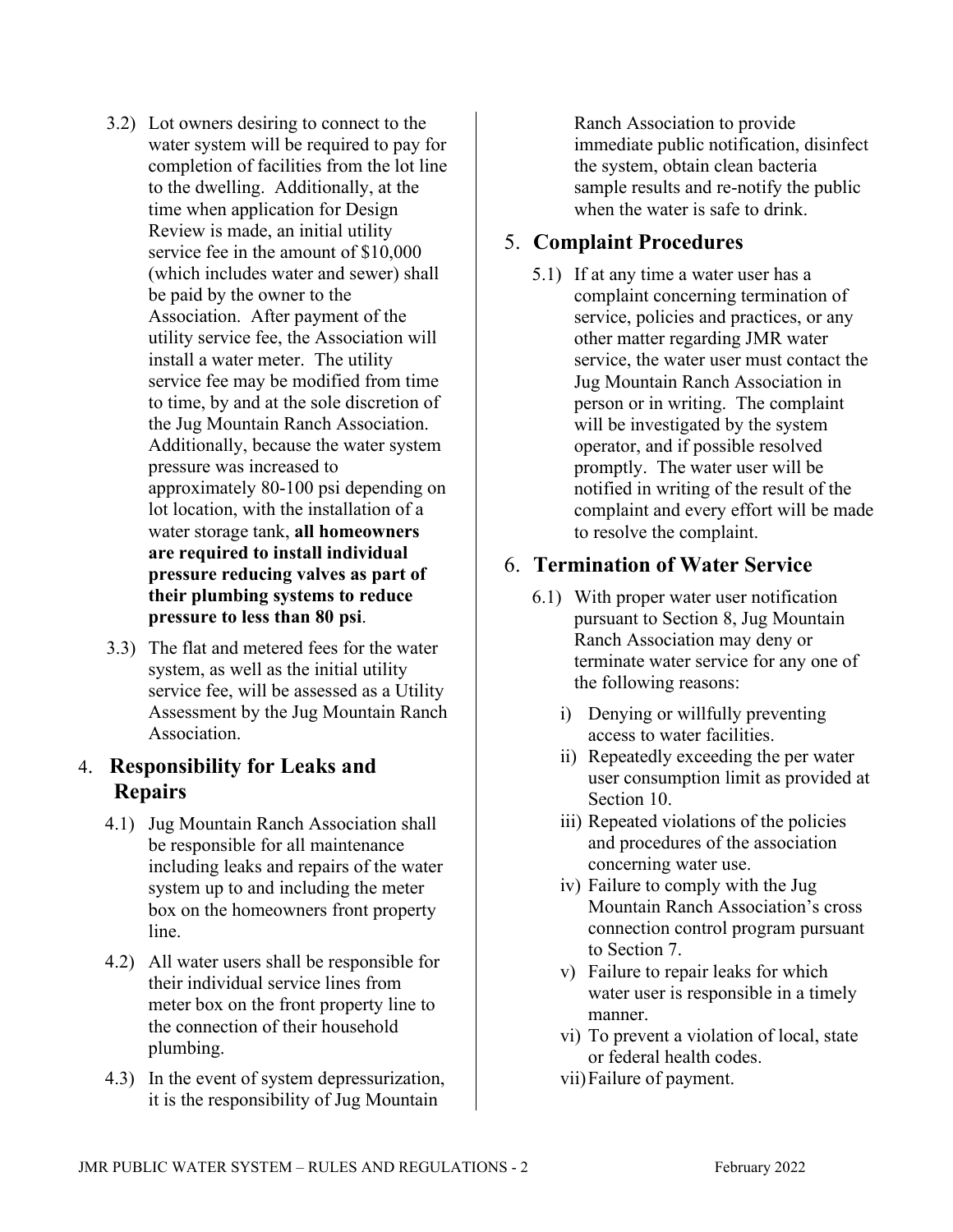### 7. **Cross Connection Control Program**

7.1) The Jug Mountain Ranch Association adopted the **AWWA-Pacific Northwest Section, Cross Connection Control Manual. Sixth Edition, December 1995** as the guideline for establishing a Cross Connection Control Program for the water system. A copy of the Jug Mountain Ranch Cross Connection Control Program is attached as **Exhibit A**. All homeowners must comply with this program.

### 8. **Notification**

- 8.1) Written notification of termination from the JMR water system must be mailed, by USPS certified mail, federal express, or similar method, at least 7 days before the proposed termination date.
- 8.2) At least 24 hours before the service is terminated, another attempt shall be made to contact the water user of record in person or by telephone, whether or not the Association has been successful in making contact.
- 8.3) The first notice of termination shall include the procedure and requirements the water user must follow to prevent termination of service and for restoring service.

## 9. **Responsibility for Water Supply**

- 9.1) Jug Mountain Ranch Association shall not be liable for a water system deficiency or failure of the supply of water whether by the shutting off the water to make repairs or connections or for any cause beyond its reasonable control.
- 9.2) Jug Mountain Ranch Association shall not be responsible for damage such as the breaking of any pipe, valve water

heater, internal plumbing fixture or any other personal property damage resulting from operating the system or any other cause beyond its reasonable control.

## 10. **Water Use Limits**

- 10.1) Jug Mountain Ranch Association board of directors can change the per home water consumption limits at any time to assure a reliable water supply to all homeowners.
- 10.2) Any change to the water use limits must be conveyed through a written notification and must be mailed to all homeowners.
- 10.3) Unless otherwise notified by Jug Mountain Ranch Association board of directors, all water service connections are limited to a total usage of 3,000 gallons per day per home, measured on a monthly basis.
- 10.4) To assure adequate power of enforcement to the system operator, no trading of water between homeowners will be allowed.
- 10.5) Water users who exceed the water consumption limits as determined by the system operator will be given notice by Jug Mountain Ranch Association to reduce water usage.
- 10.6) Routine noncompliance of sections 10.3-10.5 are grounds for disconnection in accordance with JMR water system policies and procedures. Routine noncompliance is defined by noncompliance of the mentioned sections after the second written notice of termination has been delivered.

### 11. **Changes to Policies and Procedures**

11.1) The Jug Mountain Ranch Association Board of Directors may modify these Rules and Regulations from time to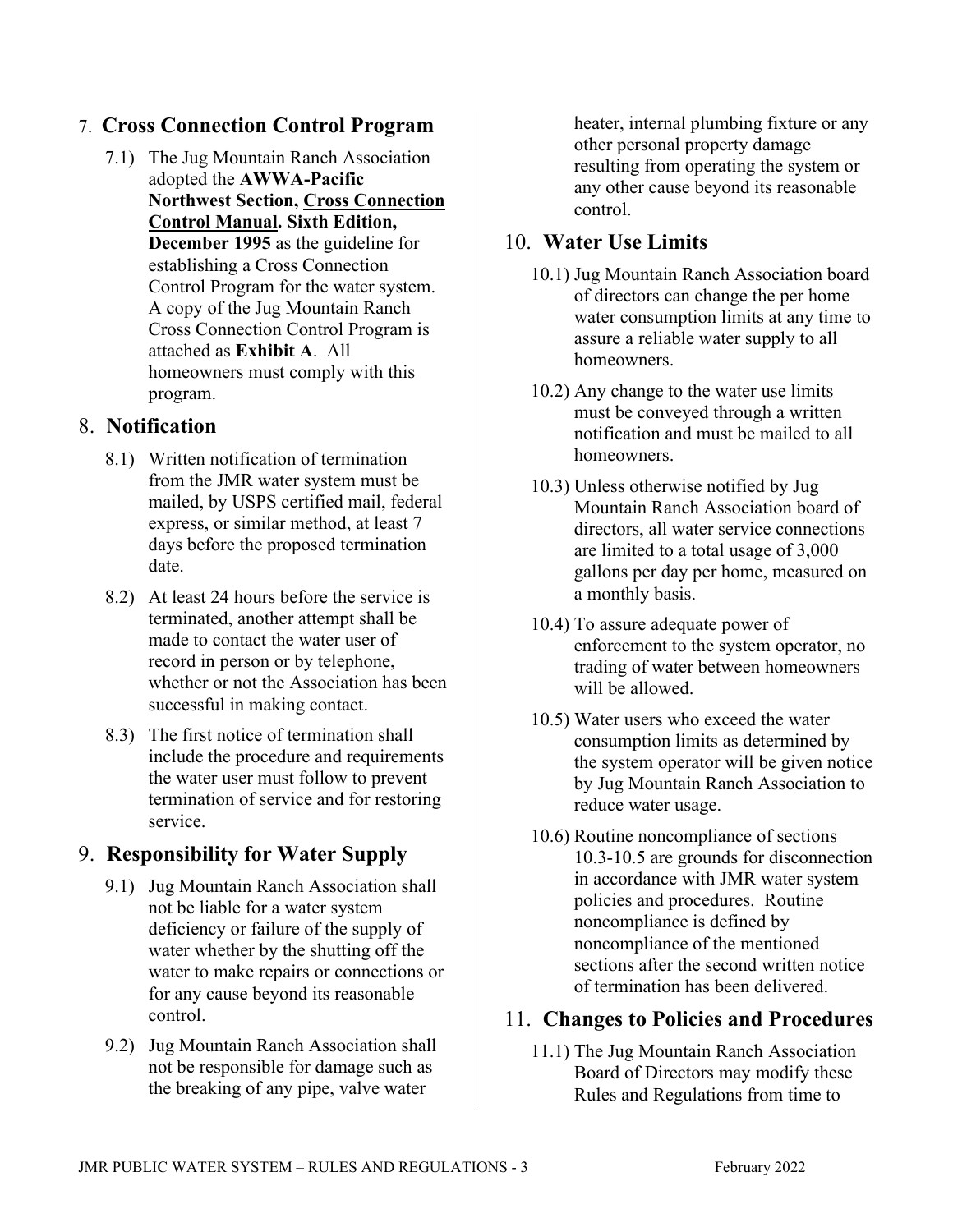time in accordance with the General Declaration for Jug Mountain Ranch, and the Bylaws for the Jug Mountain Ranch Association. In such instance, modifications shall be mailed to all homeowners. A current copy of these Rules and Regulations shall always be available at the Jug Mountain Ranch Association Office.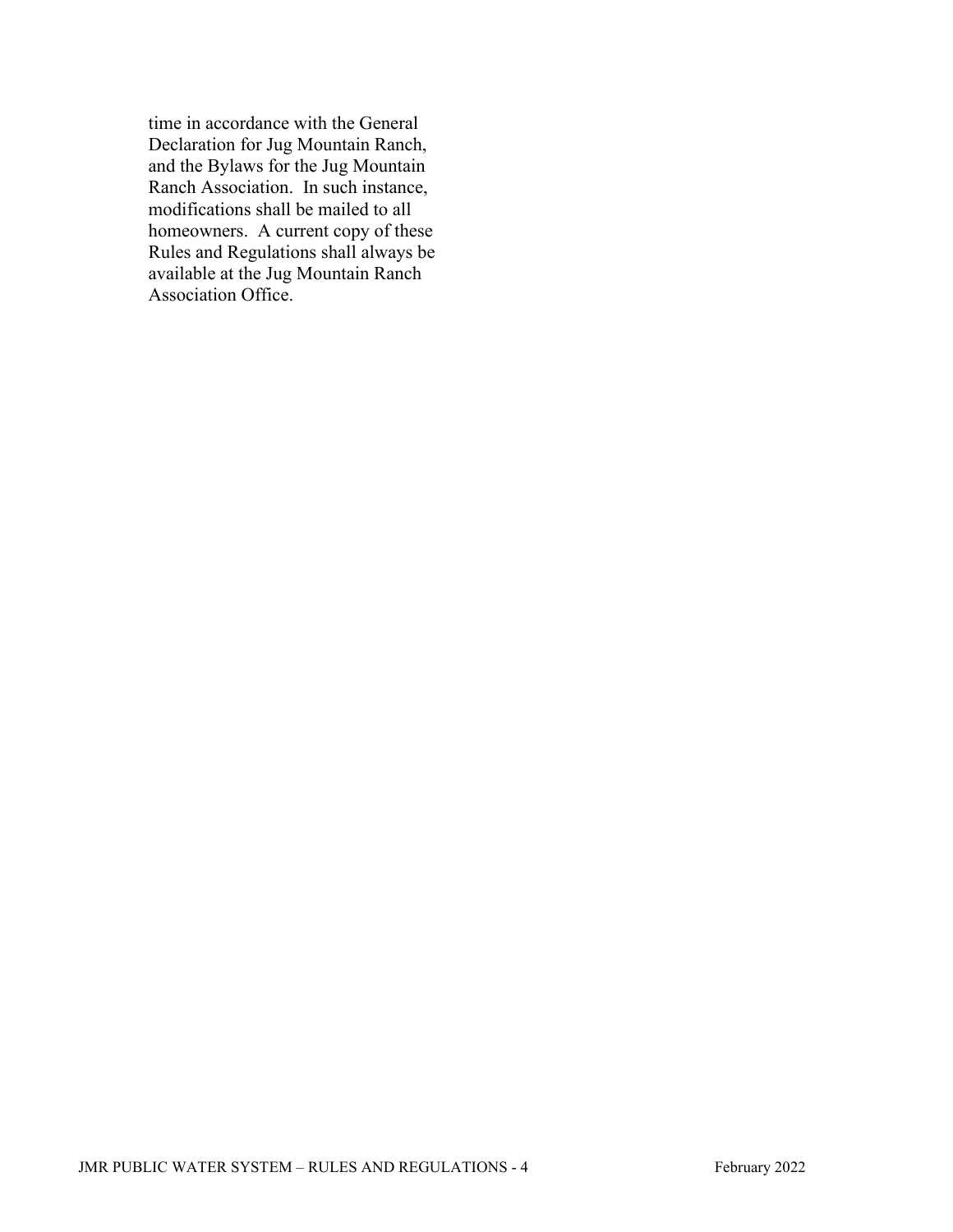#### **JMR PUBLIC WATER SYSTEM – RULES AND REGULATIONS EXHIBIT A**

#### **JUG MOUNTAIN RANCH PUBLIC WATER SYSTEM #4430102 CROSS CONNECTION CONTROL PROGRAM February 2022**

Jug Mountain Ranch is committed to providing a safe drinking water supply to its consumers. As part of this commitment an effective Cross Connection Control Program is needed to help protect the water supply from hazards posed by any existing or potential cross connections to the JMR Public Water System.

#### **CONSUMER INFORMATION**

• What is <sup>a</sup> Cross Connection? A cross connection is any point in the public drinking water system that is connected or potentially connected to a source of contamination or pollution that could enter the water system through backflow. Common cross connection points include automatic sprinkler systems and garden hose bibs among others. A garden hose can come into contact with many potential contaminants.

Never submerge hoses in buckets, pools, tubs or other containers. A hose bib vacuum break is an inexpensive, easy to install device designed to prevent backflow through your hose.

- How does Backflow Happen? There are two ways for backflow to occur: back siphonage and back pressure. **Back siphonage** can occur when there is a negative pressure in a pipe creating a vacuum and water flows in the opposite direction. This vacuum can be caused by a high water demand in another part of the system, such as when a water main breaks or during firefighting. **Back pressure** occurs when the service line pressure is greater than the pressure coming in from the water main. This could happen when a garden hose is connected to a faulty pressure washer or from an overheated water heater or boiler.
- How does this affect me? To protect the Jug Mountain Ranch Public Water System the JMR Homeowner's Association will actively pursue implementation of the Cross Connection Control Program including inspections, notifications of required maintenance, and enforcement.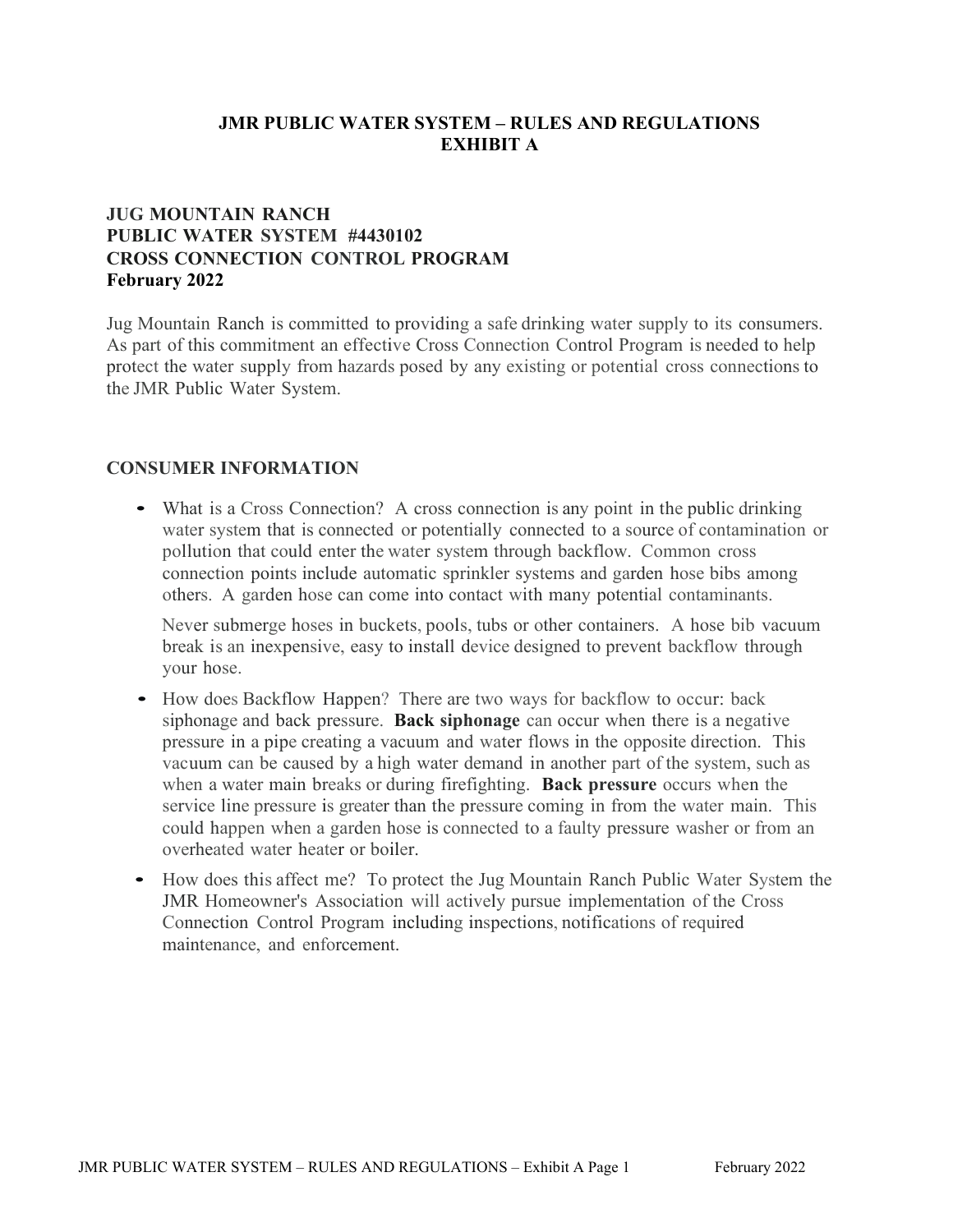#### **JUG MOUNTAIN RANCH CROSS CONNECTION CONTROL POLICY**

• There shall be no connection between the distribution system and any pipes, pumps, hydrants, or tanks whereby unsafe water or other contaminating materials may be discharged or drawn into the system, unless proper backflow prevention is in place.

#### 1.1 Cross Connection Program Components

- Inspection program of existing facilities to locate where cross connection issues may exist. For new homes suitable protection must be installed before water service is provided.
- Notification and installation of recommended assemblies at identified locations.
- Periodic inspections to ensure assemblies are still working at those locations, and replacement of defective assemblies.
- Enforcement/Discontinuance of service to locations without backflow protection

#### 1.2Inspection Program

#### Existing Customers

- Inspect all existing water meter services, including irrigation systems for proper backflow prevention devices. Input inspection data into cross connection control data base.
- Perform testing of existing devices. Testing shall be performed by a backflow assembly tester licensed by the Idaho Bureau of Occupational Licenses (IBOL).
- Notify customers of any deficiencies; require installation of proper backflow protection.
- Require annual testing of all cross connection control devices (IBOL certified), and replacement of defective assemblies.
- Enforce failure to comply (install, test, or maintain); discontinuance of service.

#### New Customers

- Review plans for backflow requirements.
- Require documentation on backflow installation and testing (IBOL certified); input information into cross connection database.
- Require annual testing of all devices (IBOL certified), and repair/replacement of defective devices. Input reports into cross connection control database.
- Enforce failure to comply (install, test, maintain); discontinuation of service.